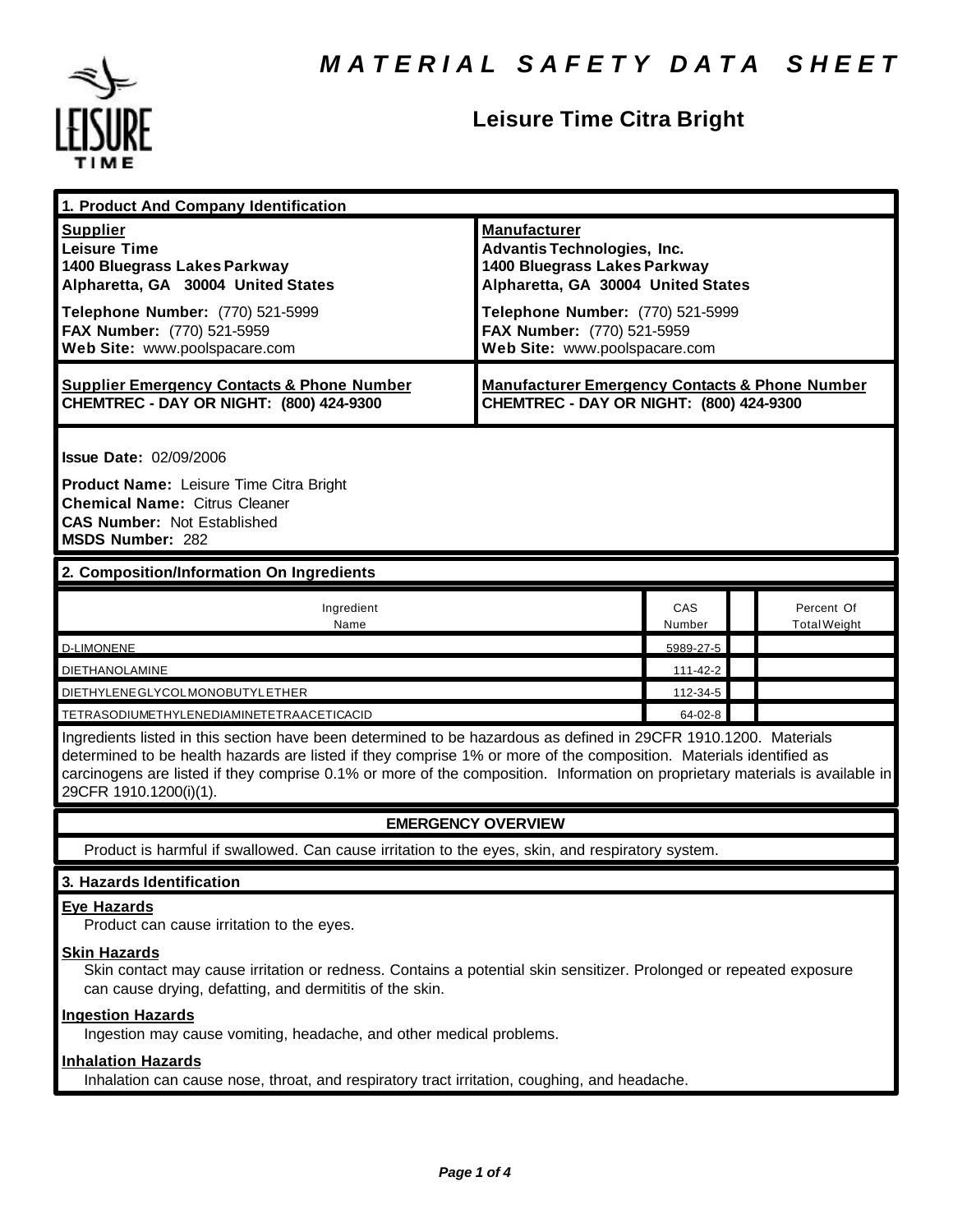# *M A T E R I A L S A F E T Y D A T A S H E E T*

# **Leisure Time Citra Bright**

# **4. First Aid Measures**

### **Eye**

Flush with water for at least 15 minutes. Seek medical attention.

### **Skin**

Wash affected area with copious amounts of soap and water. If irritation persists, seek medical attention.

### **Ingestion**

Seek medical attention immediately. Do not induce vomiting.

### **Inhalation**

If symptoms are noticed, move to fresh air. If symptoms persist, seek medical attention.

# **Fire Fighting (Pictograms)**



## **5. Fire Fighting Measures**

**Flash Point:** 123 °F 50 °C **Flammability Class:** Combustible **Lower Explosive Limit:** Not Determined **Upper Explosive Limit:** Not Determined

### **Fire And Explosion Hazards**

Combustible Liquid. Keep away from heat, sparks, and open flame. Guard against spontaneous combustion of improperly discarded cleaning rags. May form peroxides of unknown stability.

#### **Extinguishing Media**

Carbon Dioxide, foam, or dry chemical.

#### **Fire Fighting Instructions**

SCBA recommended. Smother to exclude air. Do not use water. Handle as an oil fire.

### **6. Accidental Release Measures**

Use personal protective equipment. Small spills can be wiped up. For larger spills, absorb spill with vemiculaite, sand, or other suitable material and collect for disposal. Do not hose spills down drains, sewers, or waterways. Move leaking containers to well ventilated area. Keep away from ignition sources and open flames.

### **Handling & Storage (Pictograms)**



# **7. Handling And Storage**

## **Handling Precautions**

Wear personal protective equipment. Avoid contact with skin, eyes, and clothes. Wash hands thoroughly after handling.

### **Storage Precautions**

Keep container closed. Store away from heat sources and open flames.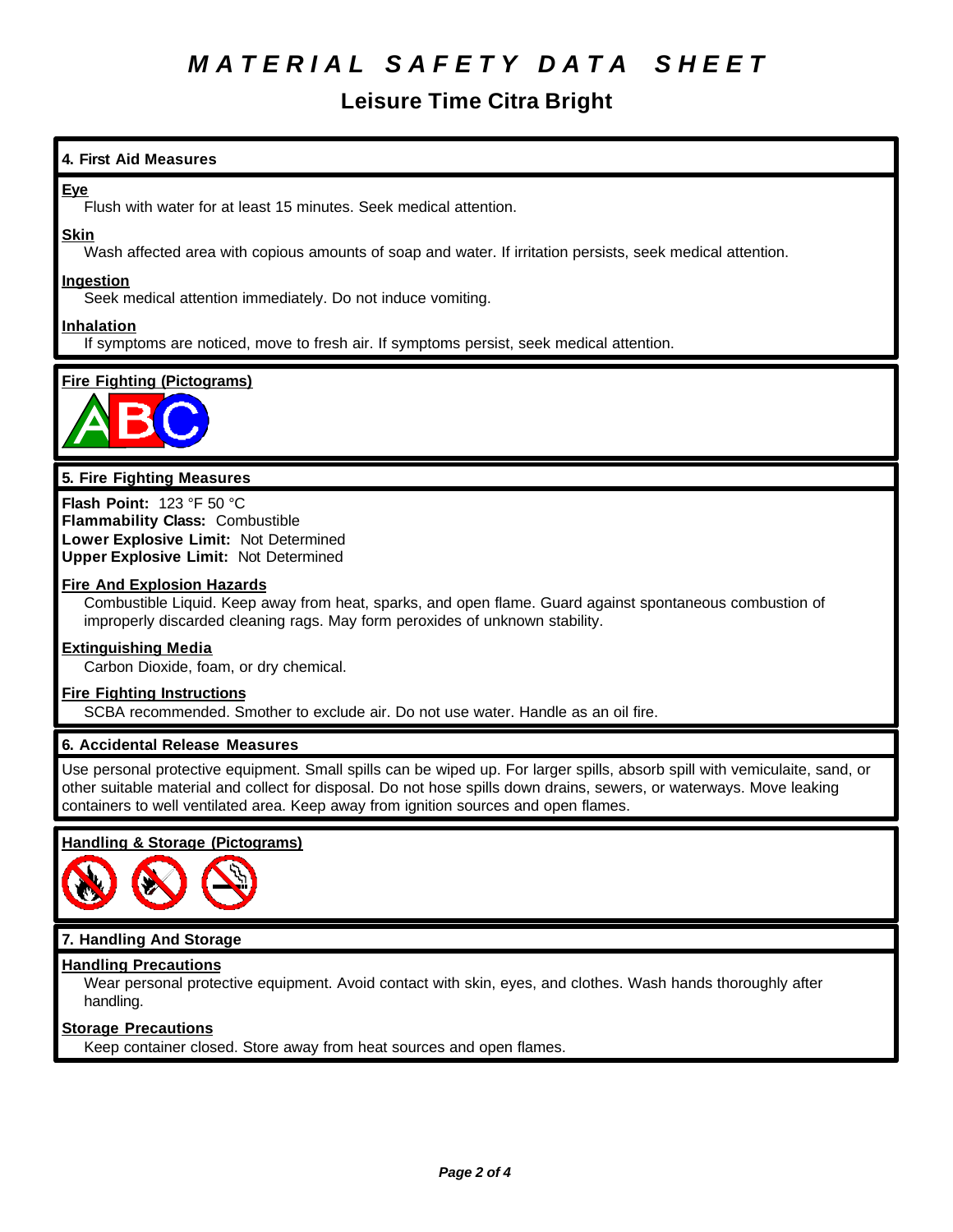# *M A T E R I A L S A F E T Y D A T A S H E E T*

# **Leisure Time Citra Bright**

# **Protective Clothing (Pictograms)**



## **8. Exposure Controls/Personal Protection**

### **Engineering Controls**

Use in well-ventilated areas.

### **Eye/Face Protection**

Safety glasses with side shields (or goggles) recommended.

## **Skin Protection**

Wear chemical impervious gloves.

### **9. Physical And Chemical Properties**

**Appearance**

Orange Liquid

**Odor Citrus** 

**Chemical Type:** Mixture **Physical State:** Liquid **Specific Gravity:** 0.984 **pH Factor:** 9.7-9.9

### **10. Stability And Reactivity**

**Stability:** Stable **Hazardous Polymerization:** Will not occur

### **Conditions To Avoid (Stability)**

Avoid temperatures over 123F.

## **Incompatible Materials**

Avoid contact with srong oxidizing agents and acidic agents including acidic clays, peroxides, halogens, vinyl chloride, and iodine pentaflouride.

### **Hazardous Decomposition Products**

Smoke may be acrid and fume irritating. Burning generates CO, CO2, and smoke.

### **Conditions To Avoid (Polymerization)**

Polymerization catalysts such as aluminum chloride and acidic clays.

### **11. Toxicological Information**

No toxilogical data exists for this product.

### **12. Ecological Information**

#### **Ecotoxicological Information**

No ecotoxilogical data exists for this product.

### **13. Disposal Considerations**

Dispose of in accordance with local, state, and federal regulations.